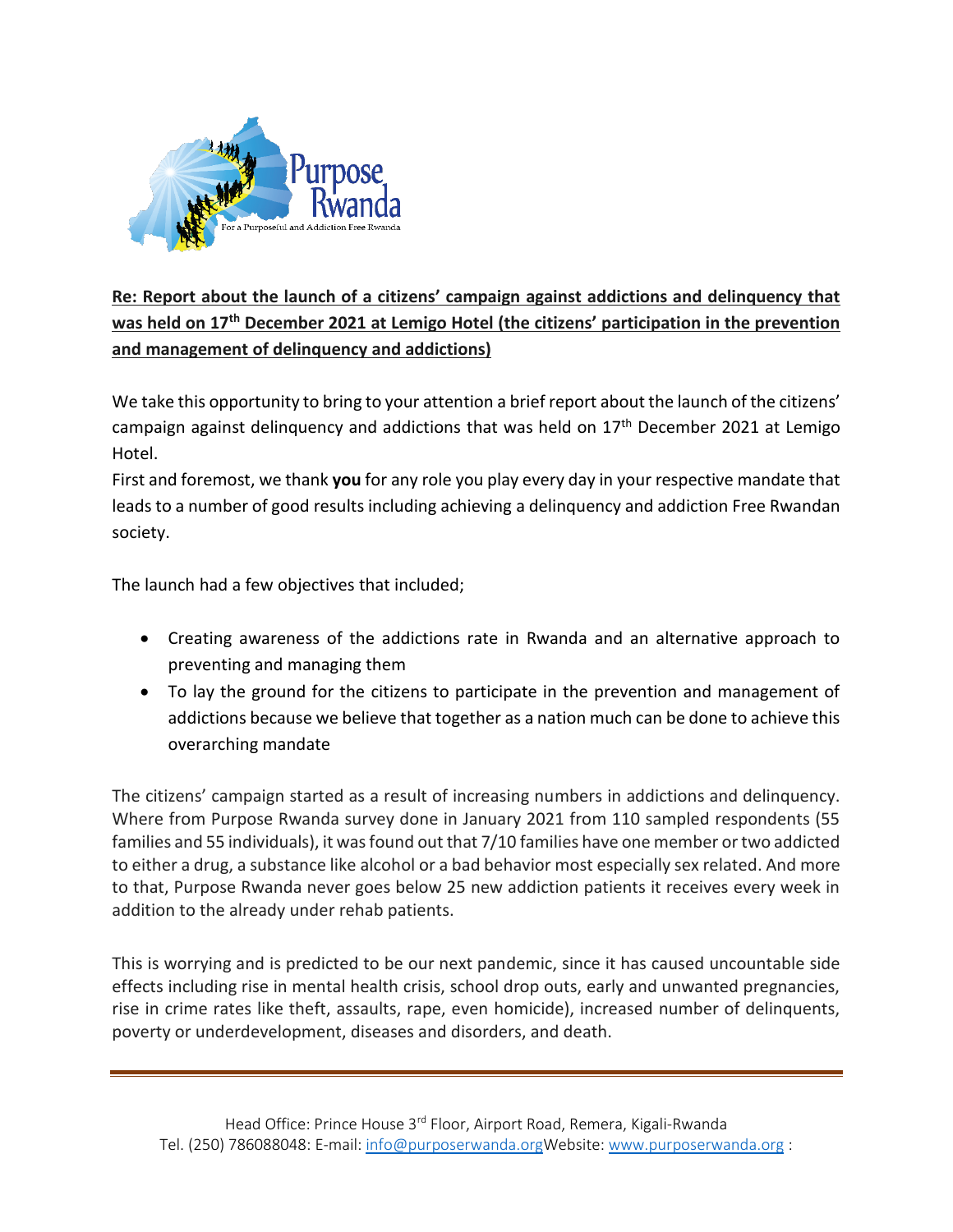It is due to these worrying concerns that a number of stakeholders of the nation had to convene on December 17<sup>th</sup> 2021 and altogether look at the best approaches of achieving a delinquency and addiction free Rwandan society. They included; the government representatives, the ministry of Health, the Ministry of Gender and family promotion, the Ministry of local government, National Rehabilitation Services, Rwanda Biomedical center, Rwanda Development Board, Rwanda Governance Board, Nyarugenge, Kicukiro and Gasabo districts, the civil society (NGOs and religious organizations), the private sector, the diplomatic corps, the Political parties such as the RPF, the media, Citizens and beneficiaries' representatives.

Mr. Mufulukye Fred, the Director General of National Rehabilitation Services who was representing the Minister of Local Government as the Guest of Honor was appreciative of Purpose Rwanda's mission of building a Purposeful and Addiction Free generation which he stated that aligns with the national agenda and thanked Purpose Rwanda for the job well done in contributing to this national agenda. Mr. Mufulukye, the DG/NRS further stated that with all citizens and stakeholders involved including family level participation, we will for sure achieve a delinquency and addiction free Rwandan society given the great challenges that we have solved in the past as a nation. He thereafter officially launched the citizens' participation campaign in the prevention and management of delinquency and addictions

One of Purpose Rwanda's beneficiaries as well shared her road to recovery testimony to the participants present that was very touching. Not only did she recover from sex work and the trauma she suffered for being HIV positive resulting from delinquency and sex related addictions, she is now also a watchwoman helping others to recover from sex work and all the associated trauma. She represents many more that Purpose Rwanda serves and many more that are out there yet to be reached.

The citizens' campaign will run from 2022-2027 with hope that by 2027, 30,000 addiction patients will have been reached, recovered, restored and turned into Purposeful Agents of Transformation. Meaning that citizens will be supporting this campaign to ensure that a minimum of 5, 000 patients are recovered every year in our outpatient and residential rehabilitation services (that is 1000 sex workers, 2000 alcoholics and 2000 drug addicts). And at the prevention level, we hope to prevent more than 2 million citizens most especially the youths from ever getting addicted, through our awareness and sobriety campaigns and commitments in schools, universities, on TVs, Radios, online, communities, families, etc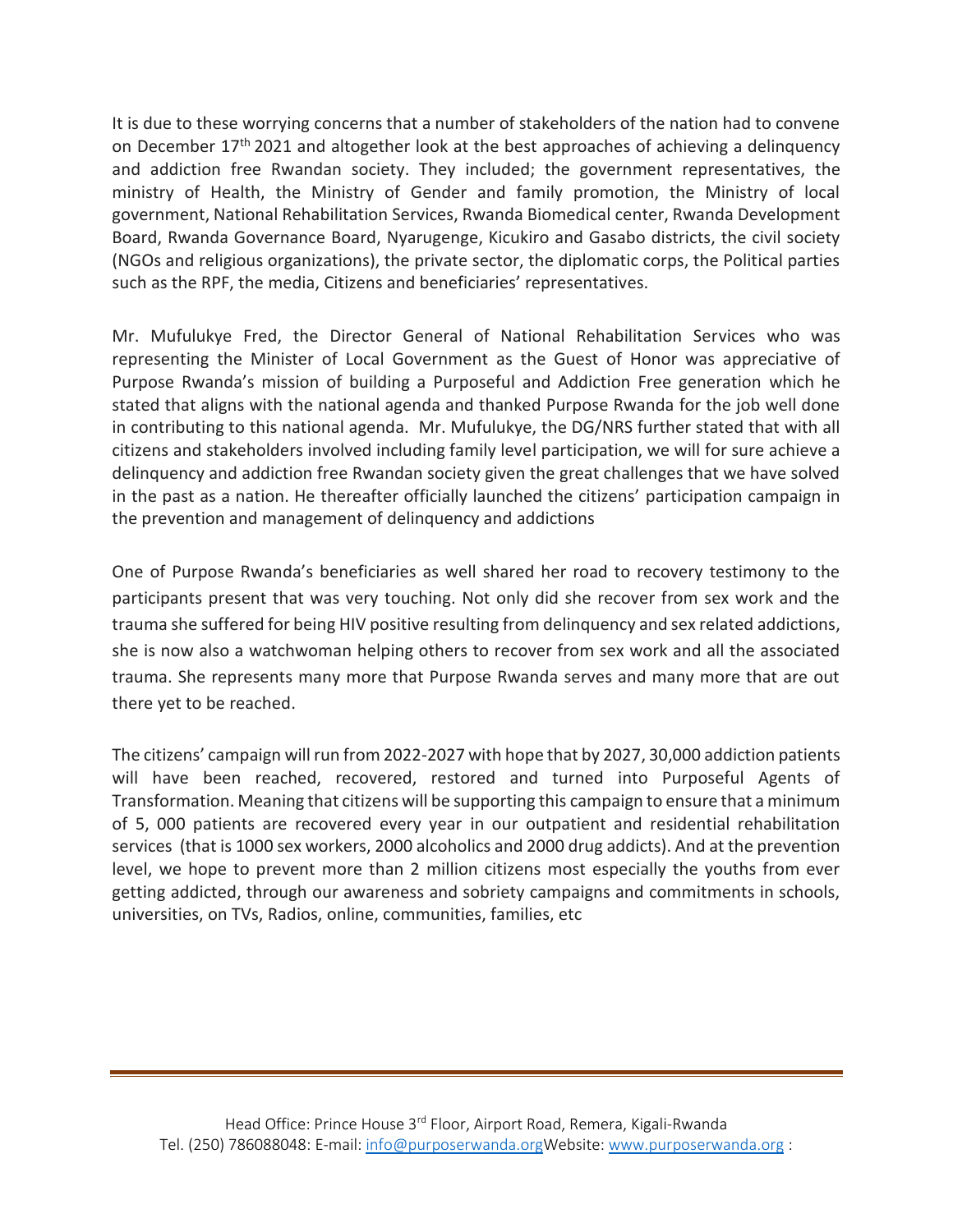Among the methods to achieve the above outcomes, Purpose Rwanda will carry out

- Both preventive and rehabilitative approaches including, carrying out nationwide research towards preventive and rehabilitation measures
- Content production for addictions prevention and awareness- that is audiovisual/TV/Radio/Online content including shows, theatres & plays, documentaries featuring recovered addiction patients and road to recovery inspirational stories, publications like magazines produced for youths, etc
- School and university programs regarding addiction awareness and prevention campaigns
- Family engagement in preventing and managing addictions and delinquency at family level
- Community campaigns at the district, sector, cell and village levels
- Development of school curriculums for S1-S6 to expose addictions and teach addictions management mechanisms to students
- Empowering Purpose Rwanda's watchmen/women (recovered addicts) to be able to reach out to many still struggling with addictions nationwide
- Strengthening both outpatients and residential rehabilitation services (for patients requiring intensive care and follow up) among other strategies of achieving a delinquency and addiction free Rwandan society.
- By the end of 2023, Purpose Rwanda will be operating in every sector of our nation ensuring that addiction prevention and management programs are at the grassroots, family level, and village level in every cell of every sector. This is to be done in close collaboration with the citizens, parents, Purpose Rwanda watchmen/women, Purpose Rwanda beneficiaries and various stakeholders including local authorities and respective partners. Purpose Rwanda personnel deployed at the sector level will oversee the coordination and implementation of all strategies in place to contribute to the national agenda of achieving a delinquency and addiction free Rwandan society
- Supporting the outstanding projects/life purposes of the recovered addicts (Purposeful Agents of Transformation) and strengthen follow up mechanisms of the recovered.